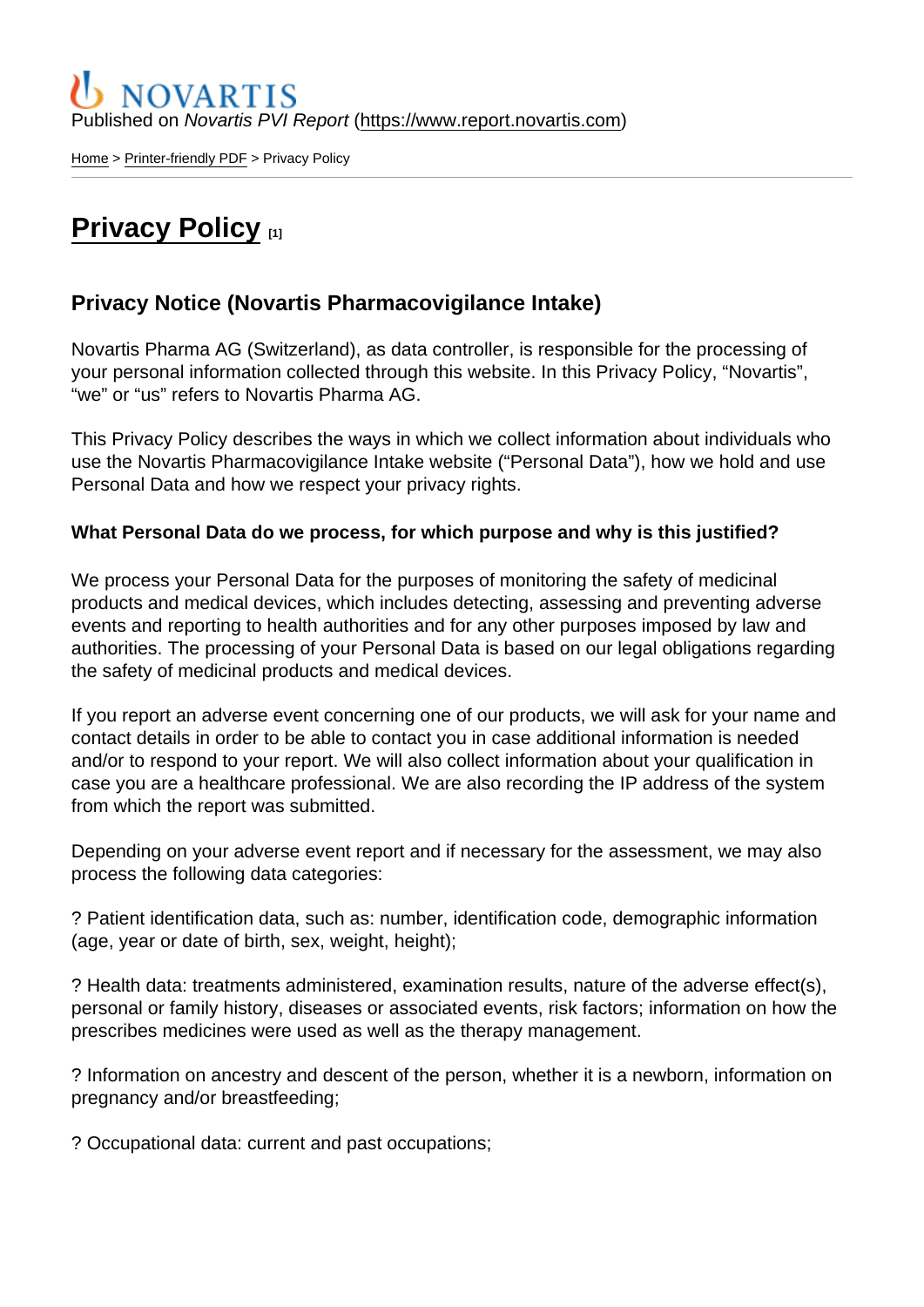? Information regarding consumption of tobacco, alcohol, drugs;

? Information on lifestyle, life habits and behaviors, including, e.g., dependency, physical exercise (intensity, frequency, duration), diet and eating behavior, sex life;

? Ethnicity, in cases where the Summary of Product Characteristics (SmPC) includes specific information relating to the ethnic origin and according to the criteria defined in the SmPC.

## **Who has access to your Personal Data?**

We will not share, or otherwise transfer your Personal Data to third parties other than those indicated in this Privacy Notice. In the course of our activities and for the same purposes as those listed in this Privacy Notice, your Personal Data can be accessed by, or transferred to:

? The Head of Drug Safety and their teams;

? The general manager and their representatives, within the limits of their attributions;

? Members of the legal and regulatory affairs department, depending on their responsibility;

? Audit department to check compliance with regulatory or internal requirements;

? Other Novartis Group companies;

? Other pharma companies whose product may be at stake (without disclosing your identity);

? Health care providers concerned by the report;

? Service providers acting on behalf of Novartis, such as providers of IT systems, hosting providers and adverse events processing services (e.g., translation services). The above third parties are contractually obliged to protect the confidentiality and security of your Personal Data, in compliance with applicable law.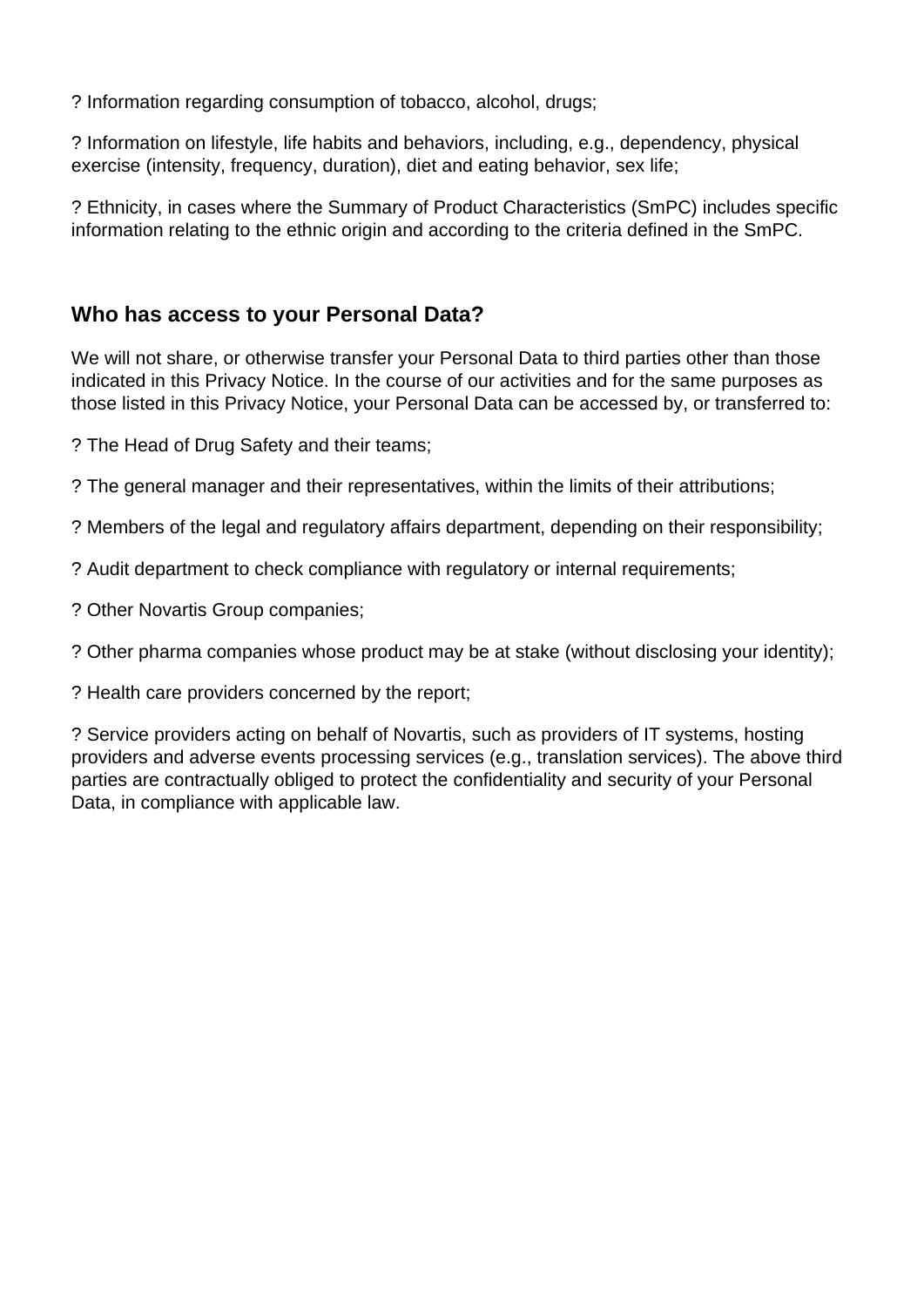Your Personal Data can also be accessed by or transferred to national or international regulatory, enforcement, or other authorities where we are required by applicable law or at their request. Your Personal Data may also be processed, accessed or stored in a country outside of the country where you are located. If we transfer your Personal Data to external companies in other jurisdictions, we will make sure to protect your Personal Data by (i) applying the level of protection required under the local data protection/privacy laws applicable to the exporting Novartis entity, (ii) acting in accordance with our policies and standards and, (iii) for exporting Novartis entities located in the European Economic Area (EEA, i.e. the EU member states plus Iceland, Liechtenstein and Norway), unless otherwise specified, only transferring your Personal Data on the basis of standard contractual clauses approved by the European Commission or the Swiss Federal Data Protection and Information Commissioner respectively. You may request additional information in relation to international transfers of Personal Data and obtain a copy of the adequate safeguard put in place by exercising your rights as set out below.

For intra-group transfers of Personal Data, Novartis has adopted Binding Corporate Rules - a system of principles, rules and tools, provided by European law, in an effort to ensure effective levels of data protection relating to transfers of Personal Data outside the EEA and Switzerland.

## How long do we store your Personal Data?

We will only store Personal Data for a as long as we reasonably consider necessary for achieving the purposes set out in this Privacy Notice and as it is required and/or permissible under applicable laws.

### What are your rights and how can you exercise them?

Under the conditions provided for by the applicable regulation, you have the right to:

? Access your Personal Data as processed by us;

? Ask for correction or erasure of your Personal Data;

? Request portability, where applicable, of your Personal data, i.e., that the Personal Data you have provided to us, are returned to you or transferred to the person of your choice, in a structured, commonly used and machine-readable format. If you have questions regarding how we use your Personal Data or if you wish to exercise the above rights, please email us at [global.privacy\\_office@novartis.com](mailto:global.privacy_office@novartis.com) [2]

In any case, you also have the right to file a complaint with the competent data protection authorities.

We may change or update this Privacy Policy by publishing a new version on this website.

Source URL: https://www.report.novartis.com/en/privacy-policy